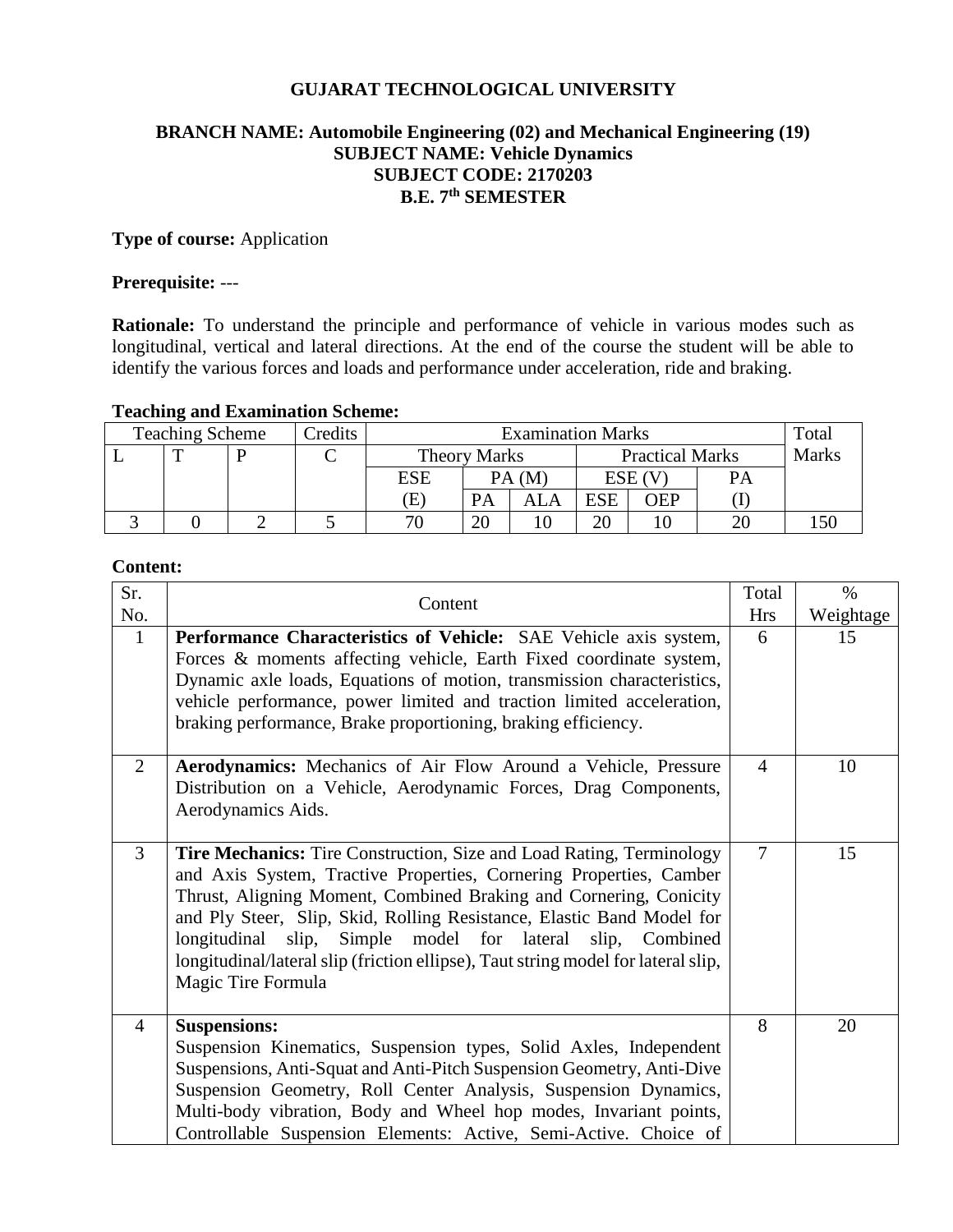|                | suspension spring rate, Calculation of effective spring rate, Vehicle<br>suspension in fore and apt directions.                                                                                                                                                                                                                                                                                                                                                                                         |   |    |
|----------------|---------------------------------------------------------------------------------------------------------------------------------------------------------------------------------------------------------------------------------------------------------------------------------------------------------------------------------------------------------------------------------------------------------------------------------------------------------------------------------------------------------|---|----|
| $\mathfrak{S}$ | <b>The Steering System:</b><br>The Steering Linkages, Steering System Forces and Moments, Steering<br>System Models, Steering Geometry, Steady Handling (2 DOF steady-<br>state model), Understeer and Oversteer, Effect of Tire Camber and<br>Vehicle Roll (3 DOF steady-state model), Transient Handling and<br>Directional Stability (2 DOF unsteady model), Effect of Vehicle Roll on<br>Transient Handling (3 DOF unsteady model), Steady-State and Transient<br>Handling of Articulated Vehicles. | 8 | 20 |
| 6              | <b>Rollover:</b><br>Quasi-Static Rollover of a Rigid Vehicle, Quasi-Static Rollover of a<br>Suspended Vehicle, Transient Rollover                                                                                                                                                                                                                                                                                                                                                                       | 4 | 10 |
| $\overline{7}$ | <b>Motorcycle Dynamics:</b><br>Kinematic structure of motorcycle, geometry of motorcycles, importance<br>of trail, Resistance forces acting on motorcycle (tyre rolling resistance,<br>aerodynamic resistance forces, resistant force caused by slope), Location<br>& height of motor cycle's centre of gravity $(C.G)$ , Moments of inertia on<br>Motorcycle. Introduction to Front & Rear suspensions of Motorcycle.                                                                                  | 5 | 10 |

#### **Suggested Specification table with Marks (Theory):**

| ັ<br><b>Distribution of Theory Marks</b> |       |         |         |         |         |  |  |
|------------------------------------------|-------|---------|---------|---------|---------|--|--|
| R Level                                  | Level | A Level | N Level | E Level | C Level |  |  |
|                                          |       | L J     |         |         |         |  |  |

# **Legends: R: Remembrance; U: Understanding; A: Application, N: Analyze and E: Evaluate C: Create and above Levels (Revised Bloom's Taxonomy)**

Note: This specification table shall be treated as a general guideline for students and teachers. The actual distribution of marks in the question paper may vary slightly from above table.

# **Reference Books:**

- 1. Hans Pacejka, Tire and Vehicle Dynamics, Elsevier, 2012.
- 2. Thomas D Gillespie, "Fundamentals of Vehicle dynamics", SAE USA 1992.
- 3. Rajesh Rajamani, Vehicle Dynamics & control, Springer.
- 4. R.V. Dukkipati, Vehicle dynamics, Narsova Publications.
- 5. Wong J Y, "Theory of Ground Vehicles", John Wiley & Sons, New York, 1978.
- 6. Milliken W F and Milliken D L, Race car Vehicle Dynamics, SAE.
- 7. Garrett T K, Newton K and Steeds W, "Motor Vehicle", Butter Worths & Co., Publishers Ltd., New Delhi, 2001.
- 8. Heinz Heister, "Vehicle and Engine Technology", SAE Second Edition, 1999.
- 9. Vittore Cossalter, Motorcycle Dynamics, 2nd Edition, Publisher: LULU.com

10. R N Jazar, Vehicle Dynamics: Theory and Application, Springer.

#### **Course Outcome:**

After learning the course the students should be able to:

Understand the dynamics of vehicle ride